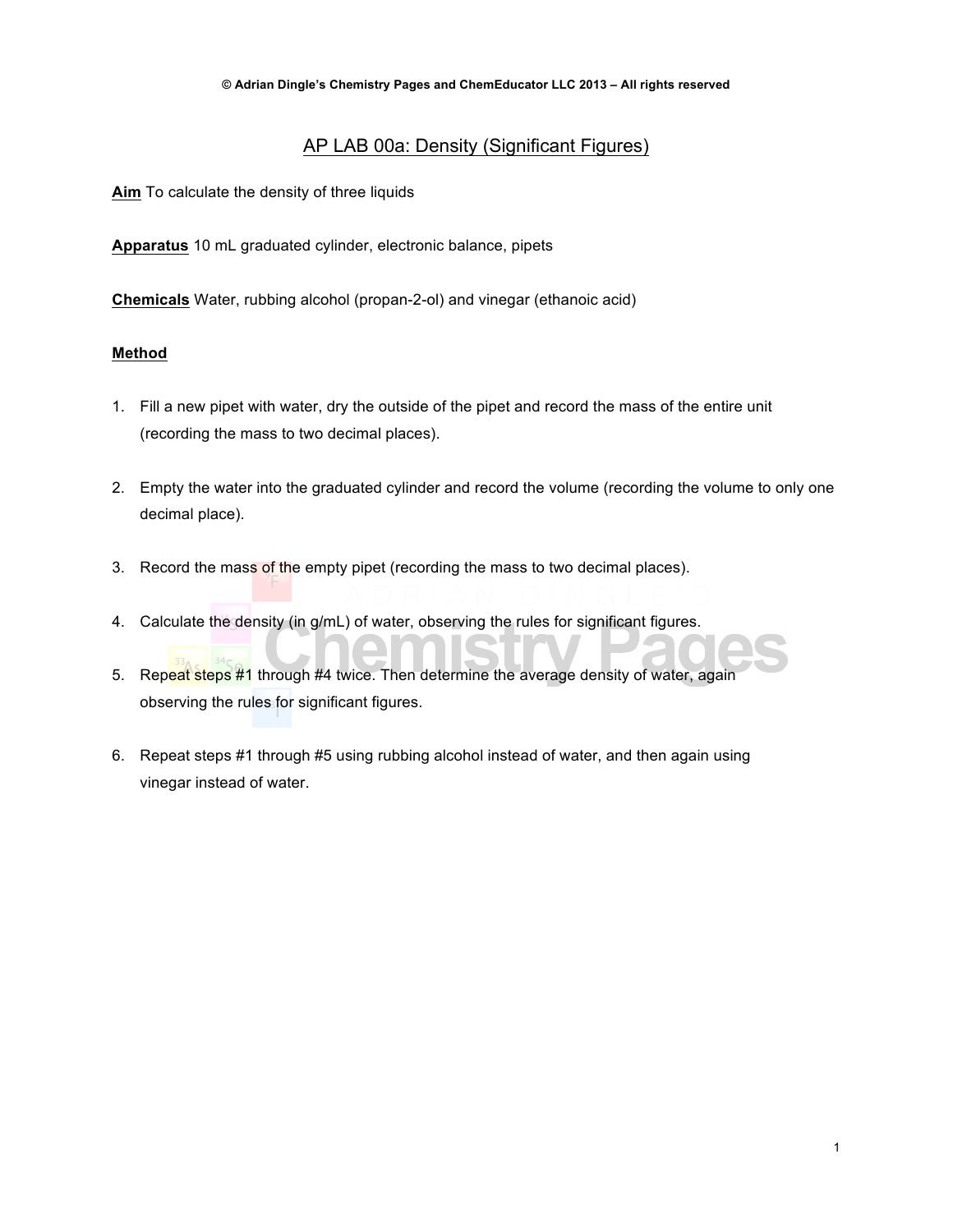#### **Results**

|                          | $1$ st<br>trial | $2^{nd}$<br>trial | 3rd<br>trial |
|--------------------------|-----------------|-------------------|--------------|
| Mass of full pipet in g  |                 |                   |              |
| Mass of empty pipet in g |                 |                   |              |
| Mass of water in g       |                 |                   |              |
| Volume of water in mL    |                 |                   |              |
| Density of water in g/mL |                 |                   |              |

## **Average density of water in g/mL = \_\_\_\_\_\_\_\_\_\_\_\_\_\_\_**

|                            | $1st$ trial | $2^{nd}$ trial | 3 <sup>rd</sup><br>trial |  |
|----------------------------|-------------|----------------|--------------------------|--|
| Mass of full pipet in g    |             |                |                          |  |
| Mass of empty pipet in g   |             |                |                          |  |
| Mass of alcohol in g       |             |                |                          |  |
| Volume of alcohol in mL    |             |                |                          |  |
| Density of alcohol in g/mL |             |                |                          |  |

## **Average density of rubbing alcohol in g/mL = \_\_\_\_\_\_\_\_\_\_\_\_\_\_\_**

|                          | $1st$ trial | $2^{nq}$<br>trial | $3^{\text{rd}}$<br>trial |
|--------------------------|-------------|-------------------|--------------------------|
| Mass of full pipet in g  |             |                   |                          |
| Mass of empty pipet in g |             |                   |                          |
| Mass of acid in g        |             |                   |                          |
| Volume of acid in mL     |             |                   |                          |
| Density of acid in g/mL  |             |                   |                          |

**Average density of vinegar in g/mL = \_\_\_\_\_\_\_\_\_\_\_\_\_\_\_**